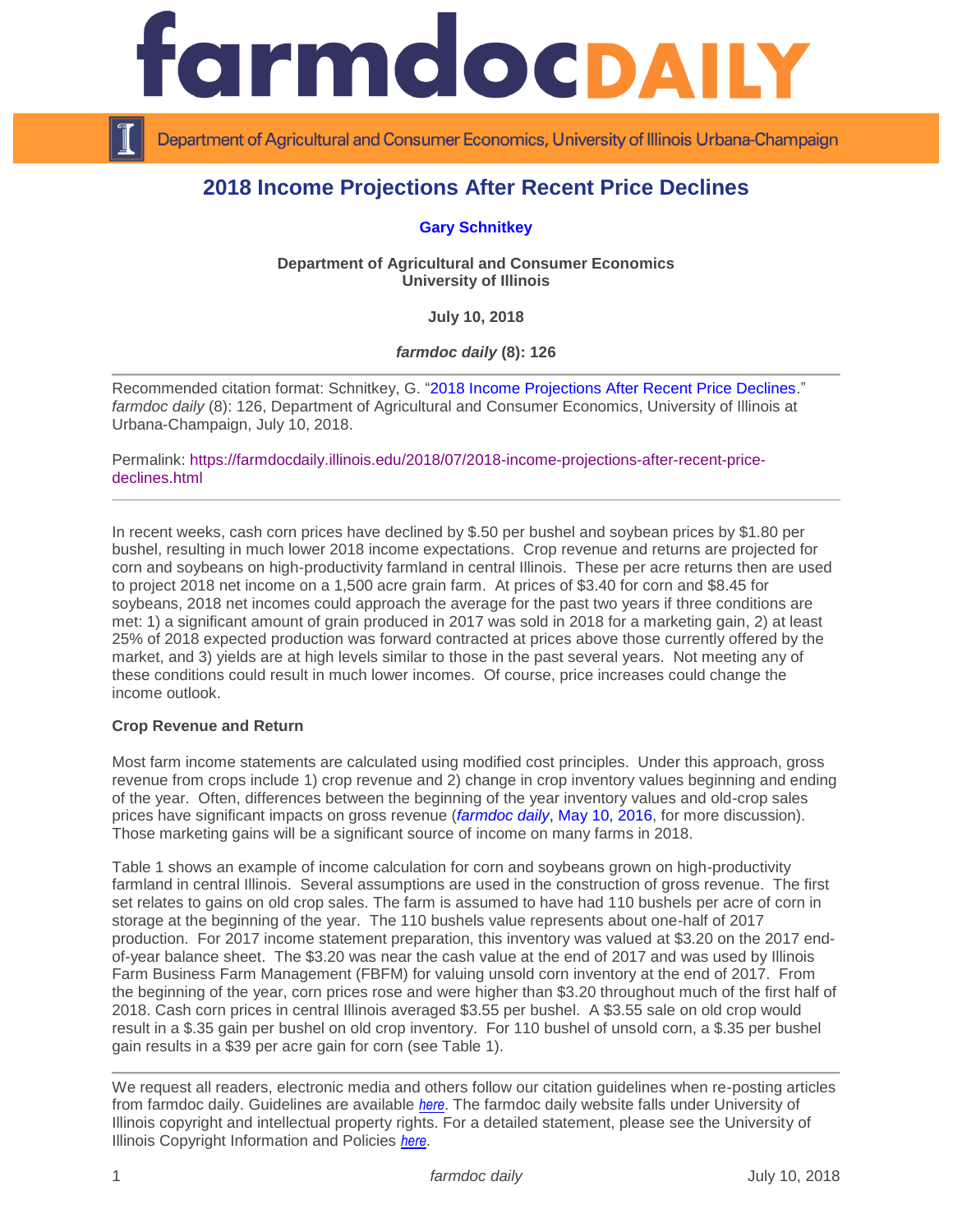|                                               |             | Corn<br>Soybean |         |    |           |         |
|-----------------------------------------------|-------------|-----------------|---------|----|-----------|---------|
|                                               | Bu          | \$/bu           | \$/acre | Bu | $$$ /bu   | \$/acre |
| Old crop                                      |             |                 |         |    |           |         |
| Sale of old crop                              | 110         | \$3.55          | \$391   |    | 33 \$9.75 | \$322   |
| less 2017 EOY inventory value                 | 110         | \$3.20          | 352     |    | 33 \$9.10 | 300     |
| Gain/loss on old crop                         |             |                 | \$39    |    |           | \$22    |
| New crop                                      |             |                 |         |    |           |         |
| Already priced                                | 50          | \$3.75          | 188     |    | 20 \$9.90 | 198     |
| <b>Unpriced sales</b>                         | 65          | \$3.40          | 221     |    | 15 \$8.45 | 127     |
| 2018 EOY inventory                            | <u> 110</u> | \$3.40          | 374     |    | 33 \$8.45 | 279     |
| New crop sales and ending inventory           | 225         | \$3.48          | \$783   |    | 68 \$8.88 | \$604   |
| Crop revenue and inventory change             |             |                 | \$822   |    |           | \$626   |
| Non-land costs <sup>1</sup>                   |             |                 | 563     |    |           | 354     |
| <b>Operator and land return</b>               |             |                 | \$259   |    |           | \$272   |
| Average operator and land return <sup>2</sup> |             |                 |         |    | \$265     |         |

# **Table 1. Estimates of Crop Revenue and Operator and Land Return, High-Productivity Farmland In Central Illinois, 2018 Projection**

 $^{\rm 2}$  Assume 50% of acres in corn and 50% in soybeans

For soybean, 33 bushels per acre were assumed to be in inventory at the beginning of the year, roughly half of production. Cash prices in central Illinois averaged \$9.75 during the first six months of the year, and Illinois FBFM inventory value was \$9.10 per bushel, resulting in an estimated gain of \$22 per acre on old crop soybean sales (see Table 1). The old-crop corn and soybean gains will have large positive impacts on 2018 income.

Yields for 2018 are projected to be very good at 225 bushels per acre for corn and 68 bushels per acre for soybeans. The 225 bushel corn yield is near averages for farms enrolled in Illinois FBFM for the last two years: 228 bushels per acre in 2016 and 227 bushels per acre in 2017 (see [Revenue and Costs\)](http://www.farmdoc.illinois.edu/manage/actual_projected_costs.pdf). Similarly, the 68 bushels per acre soybean yield is near the averages in the last two years: 69 bushels per acre in 2016 and 68 bushels per acre in 2017. Both 2016 and 2017 were excellent years, with average yields in central Illinois being near the highest on record. At this point, these yield projections are very preliminary as the key yield setting weather periods are not over. High yields are used because a certain amount of optimism exists concerning 2018 crop yields. As shown in a later section, lower yields will have a large, negative impact on incomes.

Most farmers likely priced some of 2018 production earlier in the year. A survey earlier in the year suggests that farmers hedged about 25% of expected corn production by this point in time (*[farmdoc](https://farmdocdaily.illinois.edu/2018/05/pre-harvest-hedging-revenue-protection.html) daily*, [May 15, 2018\)](https://farmdocdaily.illinois.edu/2018/05/pre-harvest-hedging-revenue-protection.html). Hedging 25% of corn on high-productivity farmland is about 50 bushels per acre. The average bid price for fall delivery in central Illinois during the first half of 2018 was \$3.75 per bushel.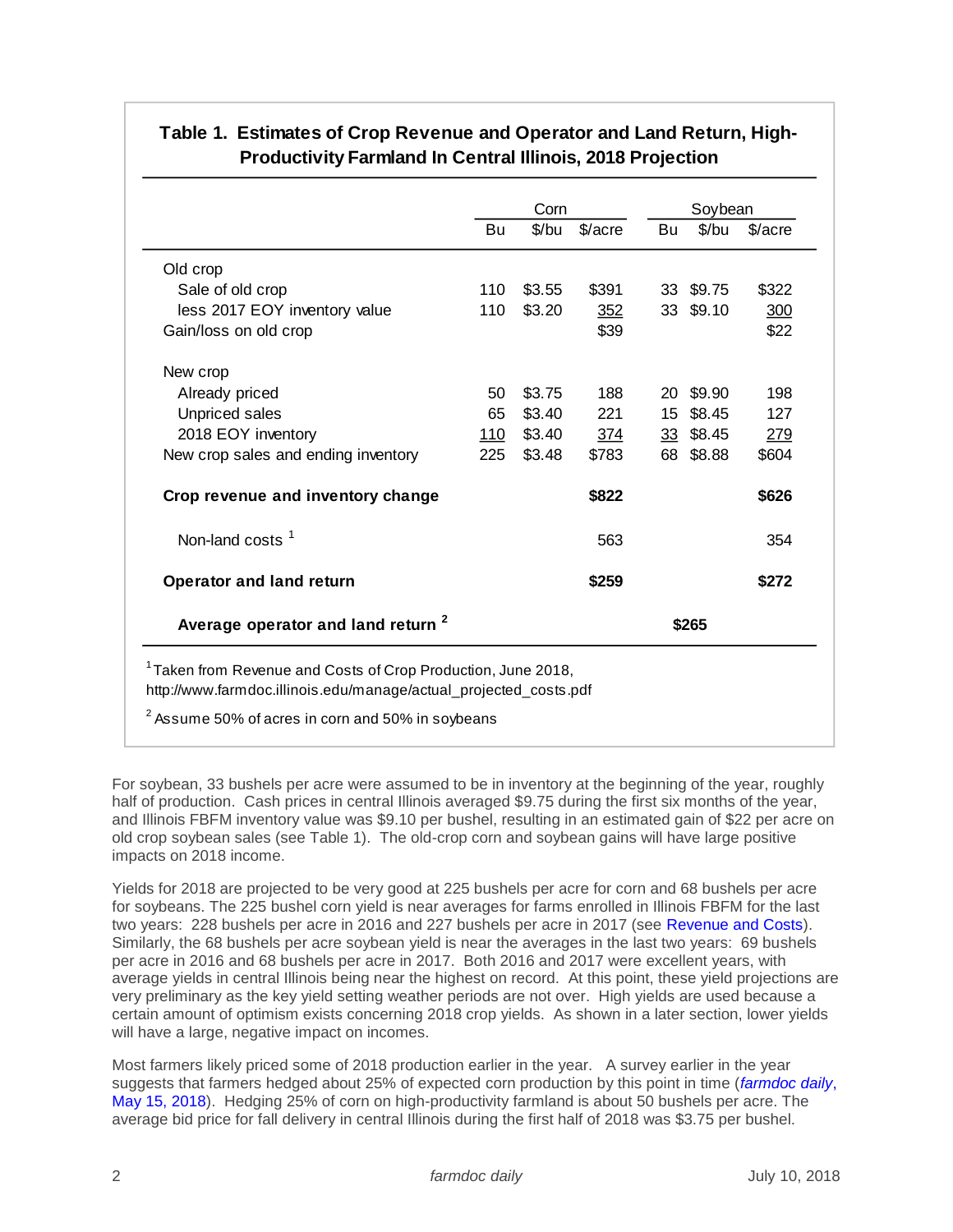Given these values, already priced new crop sales of corn has \$188 per acre of crop revenue (see Table 1).

For soybeans, 20 bushels are assumed to be priced for new crop, or about 30% of expected production. This value is slightly higher than for corn. The average fall delivery price during the first half of the year was \$9.90, resulting in \$198 per acre of priced new crop sales for soybeans (see Table 1).

In recent weeks, corn and soybean prices have fallen dramatically. As of July 9, new crop bids in central Illinois are near \$3.40 per bushel for corn and \$8.45 per bushel for soybeans. These prices will be used for the remaining 2018 production. Given 225 bushels of total 2018 production, there are 175 bushels of corn to sell after taking into consideration the 50 bushels of already sold grain. The 175 bushels is divided between unpriced sales of 65 bushels per acre and end-of-year (EOY) inventory of 110 bushels per acre. Since both unpriced sales and EOY inventory are valued at \$3.40 per bushel, the division between the two does not matter in 2018 income projections. Unpriced soybeans of 48 bushels per acre are similarly valued at \$8.45 per bushel.

New crop sales and ending inventory are \$783 per acre for corn and \$604 per acre for soybeans (see Table 1). Adding old crop grain to new crop results in 2018 crop revenue and inventory change of \$822 per acre for corn and \$626 per acre for soybeans. Note that this is the only revenue likely from the 2018 crop as ARC likely will not make payments (*farmdoc daily*[, May 30, 2018\)](https://farmdocdaily.illinois.edu/2018/05/revised-estimates-of-2017-arc-co-payments.html).

Non-land costs of \$563 per acre for corn and \$354 per acre for soybeans are subtracted from crop revenue to arrive at operator and land return (see Table 1). Non-land costs are taken from 2018 Illinois Crop Budgets (see [Revenue and Costs\)](http://www.farmdoc.illinois.edu/manage/actual_projected_costs.pdf). Crop revenue less non-land cost then give operator and land returns of \$259 per acre for corn and \$272 per acre for soybeans (see Table 1). Given that 50% of farmland is in corn and 50% is in soybean, the average operator and land return is \$265 per acre.

#### **Variability of Operator and Land Returns Across Farms**

The operator and land return of \$265 per acre represents a return to farmer and landowner. Under a cash rent situation, the farmer will pay the landowner a cash rent. In central Illinois, cash rents for highproductivity farmland are projected to average \$264 per acre in 2018. A \$264 cash rent yields a \$1 per acre return to the farmer (\$1 = \$265 operator and land return - \$264 cash rent), a break-even situation for the farmer.

The \$265 operator and land return will vary depending on previous marketing decisions made by the farmer. For example, old crop sales significantly impact operator and land return. If no 2017 EOY inventory existed, gain on old crop sales would be \$0 per acre (see Table 1) and average operator and land return would be reduced from \$265 per acre to \$235 per acre. Furthermore, the 2018 priced grain has a significant impact on returns. If all grain was priced at \$3.40 for corn and \$8.45 for soybean, average operator and land return is further reduced to \$211 per acre.

Yields and prices impact income as well. Table 2 shows operator and land returns at different yield and price scenarios. A 225 bushels per acre corn yield and 68 bushels per acre soybean yield gives a \$265 per acre average operator and return for prices of \$3.40 for corn and \$8.45 for soybeans. Lower yields of 215 bushels per acre for corn and 65 bushels per acre for soybeans results in a \$235 per acre operator and land return (see Table 2), down by \$30 from the \$265 per acre at higher yields. The \$235 return includes the gains on old crop sales and 2018 priced grain as shown in Table 1. Trend yields of 205 bushels per acre for corn and 63 bushels per acre for soybeans result in a \$210 operator and land return. This would be a very low return and would result in negative and very low net incomes on many farms.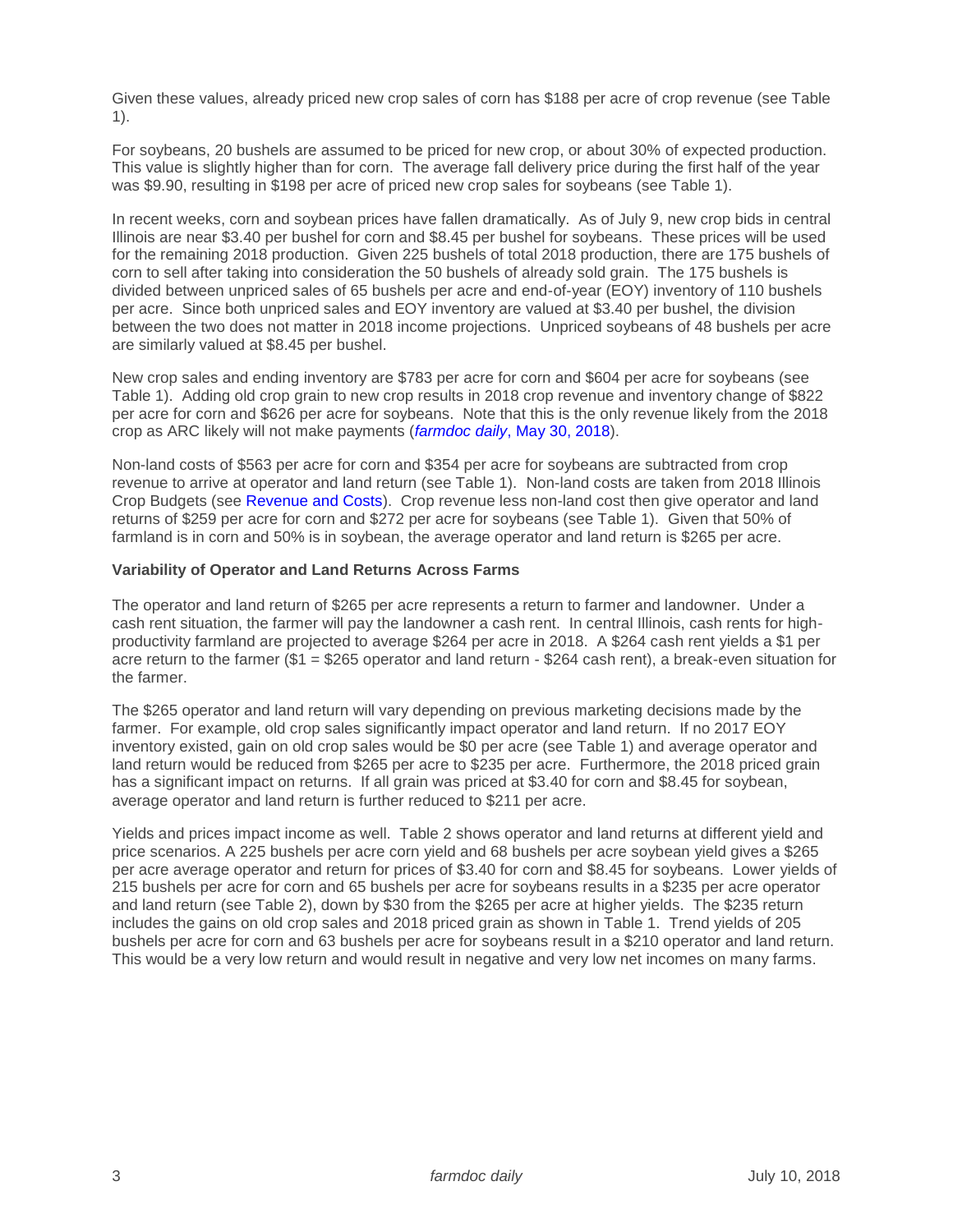| <b>Table 2. Operator and Land Return Estimates</b><br>Under Different Price and Yield Sceanrios <sup>1</sup> |                       |             |        |  |  |  |
|--------------------------------------------------------------------------------------------------------------|-----------------------|-------------|--------|--|--|--|
|                                                                                                              | <b>Yield Scenario</b> |             |        |  |  |  |
| Price Scenario2                                                                                              | Trend                 | Mid         | High   |  |  |  |
| (Corn/Soybean)                                                                                               | 205/63                | 215/65      | 225/68 |  |  |  |
|                                                                                                              |                       | \$ per acre |        |  |  |  |
| \$3.40/\$8.45                                                                                                | 210                   | 235         | 265    |  |  |  |
| \$3.75/\$9.80                                                                                                | 266                   | 295         | 328    |  |  |  |

<sup>1</sup> Calculated using Table 1.

 $2$  The prices below are used on unpriced grain. A total of 50 bushels of corn is priced at \$3.50 and 30 bushels of soybeans is prices at \$9.90.

Table 2 also shows operator and land returns for bid prices of \$3.75 per bushel for corn and \$9.80 for soybeans, roughly the level of prices before recent declines. In this case, high yields of 225 bushels per acre of corn and 68 bushels per acre for soybeans results in a \$328 of operator and land return, \$63 per acre higher than the \$265 estimate at a \$3.40 corn price and \$8.45 soybean price. Recent reductions in prices have caused a significant decrease in operator and farmland returns.

## **Income Projections**

The \$265 operator and land return is used to project income for a 1,500 grain farm with 16% of the farmland owned, 42% cash rented with a \$264 cash rent, and 42% share rented with a 50-50 modified arrangement. Owned land has property tax and interest costs totaling \$120 per acre. In this case, income would be projected at \$77,000 per farm, near the average income for the last 2 years (see *farmdoc daily*[, November 21, 2017\)](https://farmdocdaily.illinois.edu/2017/11/forecast-of-2017-net-income-on-grain-farm-illinois.html).

The \$77,000 net income is built on three key assumptions that will vary from farm-to-farm:

- 1. The farm has inventory gains of \$39 per acre for corn and \$22 per acre for soybeans. Eliminating these gains reduces income projections by \$35,000 to \$42,000.
- 2. The farm has priced 50 bushels per acre of corn at \$3.75 and 20 bushels of soybeans at \$9.90. Eliminating this priced grain and valuing all corn at \$3.40 for corn and \$8.45 for soybeans results in a \$27,000 reduction of per farm income to \$50,000 per farm.
- 3. Yields will be near 2016 and 2017 averages. Lowering yields to trend levels of 205 bushels per acre for corn and 63 bushels per acre for soybeans result in a \$65,000 income reduction to \$12,000 per farm.

A combination of any of the three impacts listed above is additive.

# **Summary**

Recent price declines have lowered grain farm income prospects for 2018. There still is some possibility of having near average incomes given 1) marketing gains occurred on old crop, 2) over 25% of expected production has been priced at average fall delivery bids earlier in the year, and 3) relatively high yields occur. Not meeting any of those three conditions will result in lower incomes. Rebounds in crop prices are possible, which could increase income prospects. Time will tell on this matter.